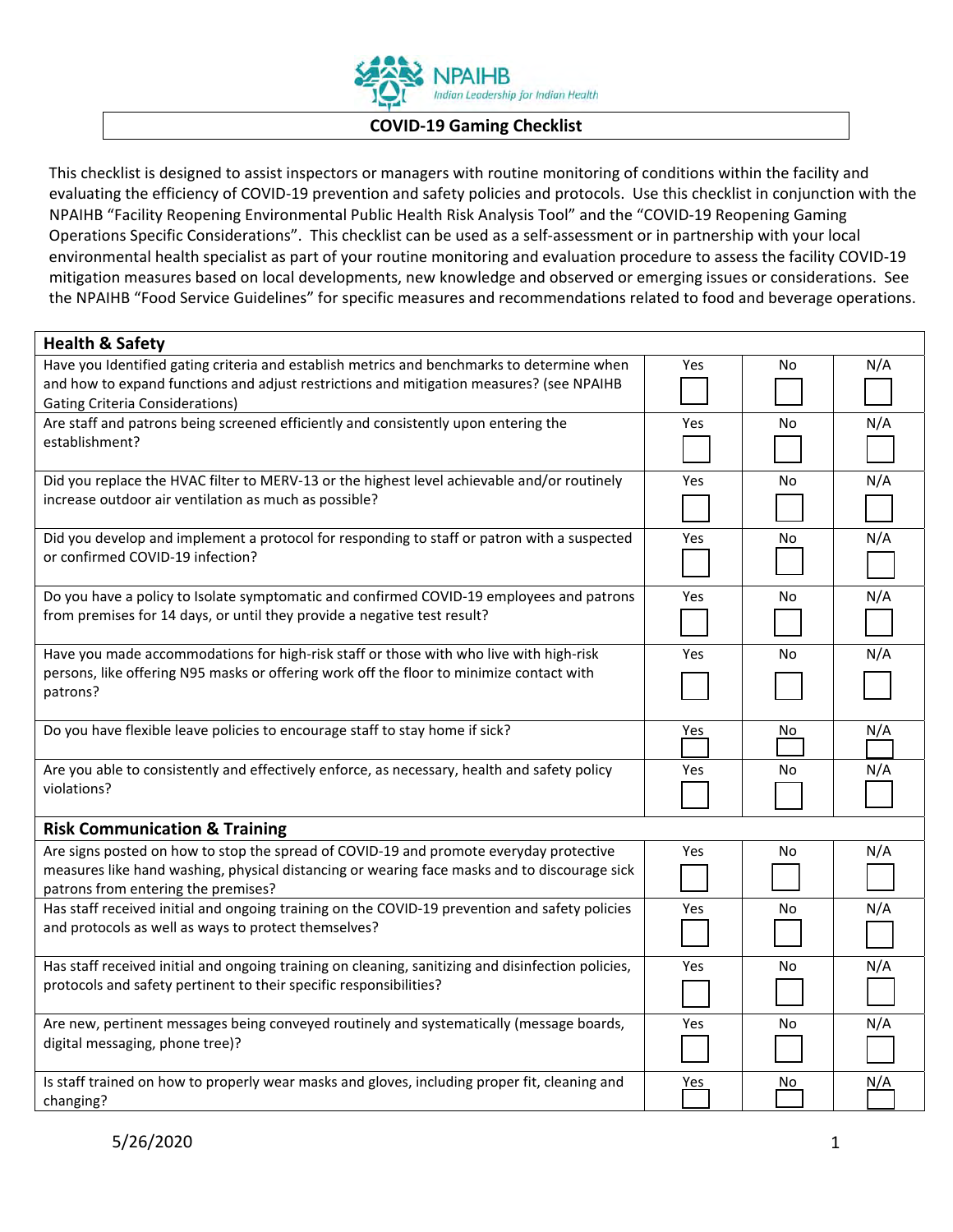

| <b>Physical Distancing</b>                                                                                                                                                                                                                |            |           |            |
|-------------------------------------------------------------------------------------------------------------------------------------------------------------------------------------------------------------------------------------------|------------|-----------|------------|
| Are you limiting the number of patrons allowed at one time based off occupancy rates (<<br>50%)?                                                                                                                                          | Yes        | No        | N/A        |
| ave you managed the flow of patrons and reduced congestion by limiting the number of<br>doors in use and/or designating some doors for entrance and exit only?                                                                            | Yes        | No        | N/A        |
| Is physical distancing maintained in all waiting, congregating and high traffic areas like<br>payment counters and F&B outlets?                                                                                                           | Yes        | No        | N/A        |
| Have you staggered workstations and/or schedules?                                                                                                                                                                                         | <u>Yes</u> | <u>No</u> | <u>N/A</u> |
| Are you limiting the number of employees in break rooms or staff communal areas?                                                                                                                                                          | <u>Yes</u> | No.       | <u>N/A</u> |
| Are you using communication boards or digital messaging to convey pre-shift information<br>(like specials)? If staff meetings are still occurring are you enforcing physical distancing?                                                  | Yes        | No        | N/A        |
| Have you reconfigured floor layout so that patrons seated in chairs at are at least 6 feet apart<br>when possible? This might include shutting down every other gaming machine, moving chairs<br>or physically moving machines or tables. | Yes        | No        | N/A        |
| Have physical barriers such as Plexiglas been installed around game machines or other chairs<br>that cannot be moved to ensure physical distancing?                                                                                       | Yes        | No        | N/A        |
| Are you effectively discouraging guests from standing behind other guests at a machine or<br>table unless the guests are with one another?                                                                                                | Yes        | No        | N/A        |
| Are you limiting the length of time a patron can remain in the facility?                                                                                                                                                                  | <u>Yes</u> | No        | <u>N/A</u> |
| Did you install temporary clear plastic barriers, like Plexiglas, between static places that<br>patrons walk up to interface with employees?                                                                                              | Yes        | No        | N/A        |
| Did you reconfigure smoking areas to ensure physical distancing? Are you monitoring and/or<br>enforcing that these boundaries are maintained?                                                                                             | Yes        | No        | N/A        |
| <b>Personal Hygiene</b>                                                                                                                                                                                                                   |            |           |            |
| Are staff and patrons wearing masks when not able to maintain 6' of distance?                                                                                                                                                             | <u>Yes</u> | No        | <u>N/A</u> |
| Are hand sanitizer stations available and routinely stocked?                                                                                                                                                                              | <u>Yes</u> | No.       | <u>N/A</u> |
| Are extra napkins and tissues stocked and available?                                                                                                                                                                                      | <u>Yes</u> | No        | <u>N/A</u> |
| Are staff wearing gloves as necessary?                                                                                                                                                                                                    | <u>Yes</u> | <u>No</u> | <u>N/A</u> |
| Is PPE (gloves, masks) readily available in an accessible location for employees?                                                                                                                                                         | <u>Yes</u> | <u>No</u> | <u>N/A</u> |
| Are you effectively managing the disposal of PPE and sanitary items like tissues and napkins?                                                                                                                                             | <u>Yes</u> | <u>No</u> | <u>N/A</u> |
| Are signs posted reminding staff and patrons to wash their hands routinely, like before/after                                                                                                                                             | Yes        | No        | N/A        |
| eating, using the restroom and playing on gaming machines?                                                                                                                                                                                |            |           |            |
| <b>Cleaning, Sanitizing &amp; Disinfecting</b>                                                                                                                                                                                            |            |           |            |